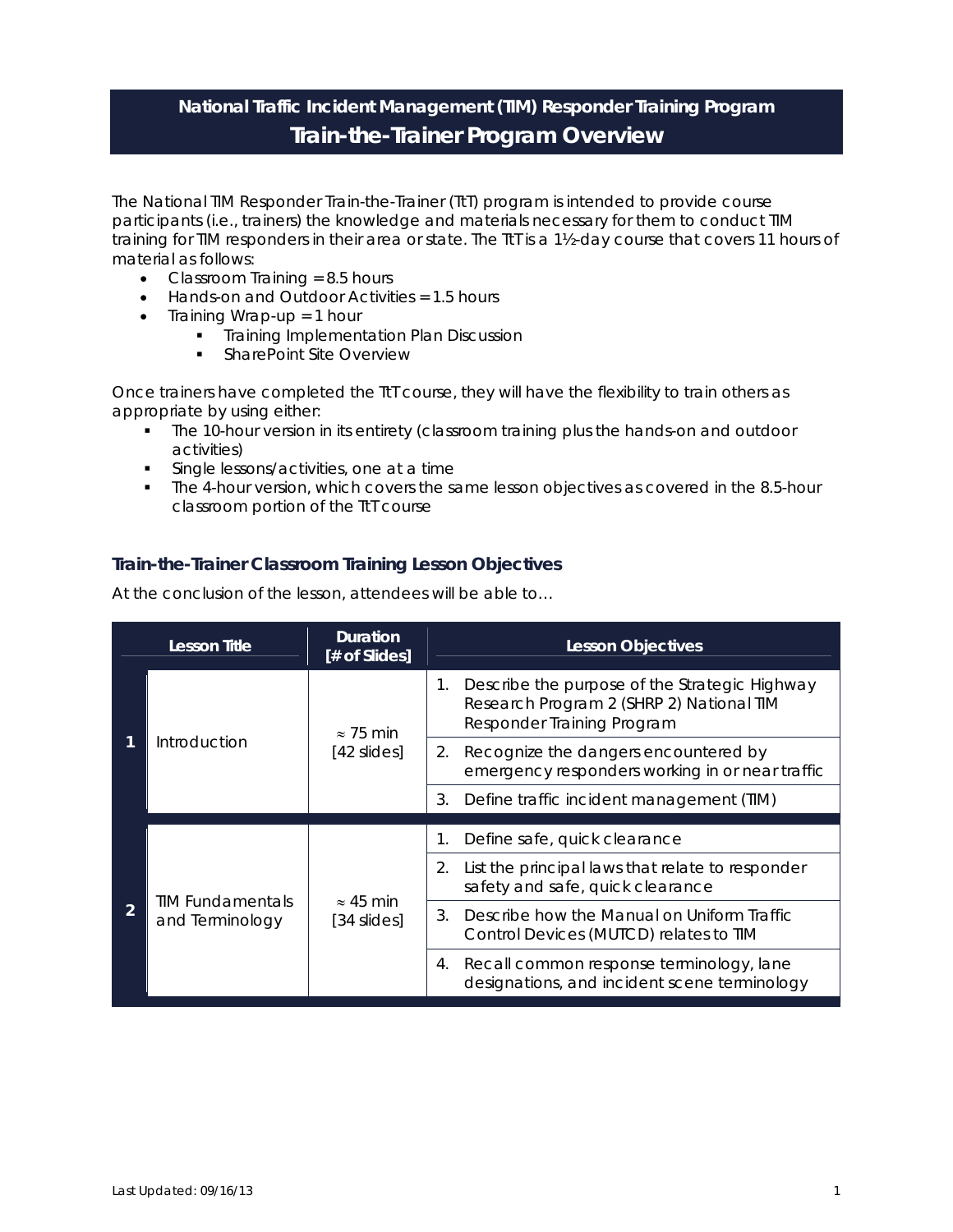|   | <b>Lesson Title</b>                | <b>Duration</b><br>[# of Slides]  | <b>Lesson Objectives</b>                                                                                                        |
|---|------------------------------------|-----------------------------------|---------------------------------------------------------------------------------------------------------------------------------|
| 3 | Notification and<br>Scene Size-Up  | $\approx$ 45 min<br>[32 slides]   | Recognize the important role public safety<br>1.<br>communications centers play in incident<br>response                         |
|   |                                    |                                   | Describe the notification and verification<br>2.<br>process                                                                     |
|   |                                    |                                   | 3.<br>Recall the typical responsibilities of a<br>Transportation Management Center (TMC)                                        |
|   |                                    |                                   | List the key information that should be included<br>4.<br>in a scene size-up report                                             |
| 4 | Safe Vehicle<br>Positioning        | $\approx$ 75 min<br>$[55$ slides] | Differentiate between Move It and Work It<br>1.<br>incidents                                                                    |
|   |                                    |                                   | State the MUTCD definition of safe-positioned<br>2.<br>and describe blocking                                                    |
|   |                                    |                                   | 3.<br>Define Lane +1 blocking and describe the need<br>for it                                                                   |
|   |                                    |                                   | Describe safe practices for working around or<br>4.<br>avoiding the zero buffer                                                 |
| 5 | Scene Safety                       | $\approx 45$ min<br>[30 slides]   | Describe how emergency vehicle markings can<br>1.<br>improve scene safety                                                       |
|   |                                    |                                   | 2.<br>Describe recommendations for emergency-<br>vehicle lighting as set forth in the MUTCD                                     |
|   |                                    |                                   | 3.<br>Describe high-visibility safety apparel<br>requirements for incident responders                                           |
|   | Command<br><b>Responsibilities</b> | $\approx$ 30 min<br>[20 slides]   | Describe both the need and the requirements<br>1.<br>for establishing and participating in the Incident<br>Command System (ICS) |
|   |                                    |                                   | Describe when it is appropriate to implement<br>2.<br><b>Unified Command</b>                                                    |
|   |                                    |                                   | Identify the need for and use of Staging Areas<br>3.                                                                            |
| 7 | Traffic<br>Management              | $\approx$ 75 min<br>[44 slides]   | Describe the four main components of a Traffic<br>1.<br>Incident Management Area                                                |
|   |                                    |                                   | 2.<br>Identify conditions at an incident scene that<br>would require the Advance Warning Area be<br>extended                    |
|   |                                    |                                   | Describe the need for, and how to set up, a<br>3.<br>taper                                                                      |
|   |                                    |                                   | Identify and describe the two types of buffers<br>4.<br>that may be established at an incident scene                            |